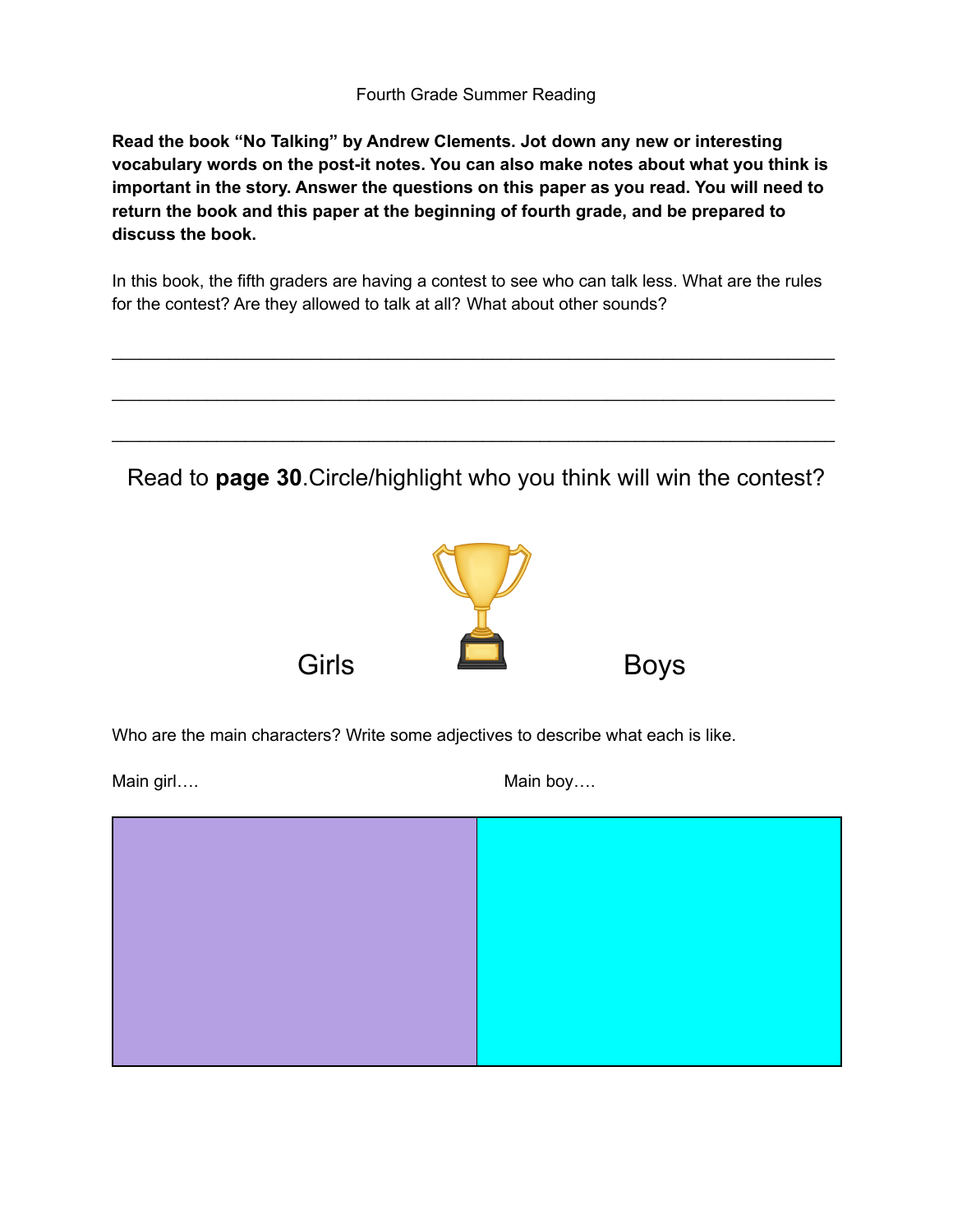List the names of the fifth grade teachers and any other adults that work in the school.

| Name | What is their job/what do they teach? |
|------|---------------------------------------|
|      |                                       |
|      |                                       |
|      |                                       |
|      |                                       |
|      |                                       |
|      |                                       |
|      |                                       |
|      |                                       |

List four or five of the vocabulary words you have found. Write sentences using at least two of the words.



.